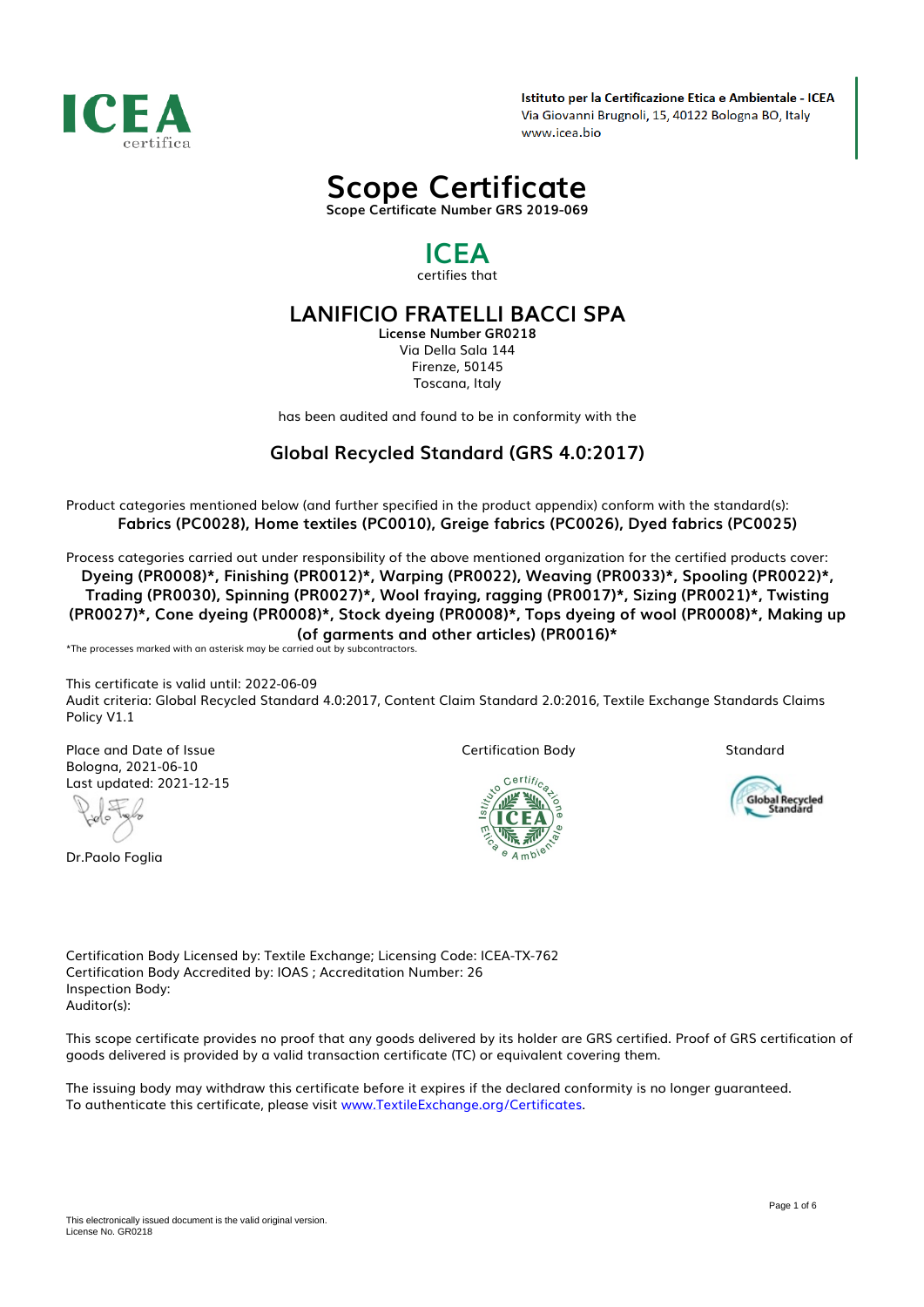

#### *Scope Certificate Number GRS 2019-069 (continued) LANIFICIO FRATELLI BACCI SPA GRS 4.0:2017*

*Under the scope of this certificate, the following products are covered.*

|                         | <b>Products Appendix</b>         |                                                                               |                           |                                                                                                                                 |  |  |  |
|-------------------------|----------------------------------|-------------------------------------------------------------------------------|---------------------------|---------------------------------------------------------------------------------------------------------------------------------|--|--|--|
| <b>Product Category</b> | <b>Product Details</b>           | <b>Material Composition</b>                                                   | Standard<br>(Label Grade) | <b>Facility Number</b>                                                                                                          |  |  |  |
| Dyed fabrics (PC0025)   | Woven fabrics<br>(PD0059)        | 50.00% Recycled post-consumer Cashmere<br>(RM0025) + 50.00% Cashmere (RM0020) | GRS (GRS)                 | 1066,2437,243<br>8,2440,2947,32<br>16,3217,5429,5<br>430,5474,6479,<br>6746,6747,719<br>8,7437,7438,77<br>97,8231,9077,9<br>256 |  |  |  |
| Dyed fabrics (PC0025)   | Woven fabrics<br>(PD0059)        | 50.00% Recycled post-consumer Cashmere<br>(RM0025) + 50.00% Wool (RM0077)     | GRS (GRS)                 | 1066,2437,243<br>8,2440,2947,32<br>16,3217,5429,5<br>430,5474,6479,<br>6746,6747,719<br>8,7437,7438,77<br>97,8231,9077,9<br>256 |  |  |  |
| Dyed fabrics (PC0025)   | Woven fabrics<br>(PD0059)        | 100.00% Recycled post-consumer Cashmere<br>(RM0025)                           | GRS (GRS)                 | 1066,2437,243<br>8,2440,2947,32<br>16,3217,5429,5<br>430,5474,6479,<br>6746,6747,719<br>8,7437,7438,77<br>97,8231,9077,9<br>256 |  |  |  |
| Dyed fabrics (PC0025)   | Woven fabrics<br>(PD0059)        | 80.00% Recycled post-consumer Wool (RM0082)<br>+ 20.00% Polyamid (RM0182)     | GRS (GRS)                 | 1066,2437,243<br>8,2440,2947,32<br>16,3217,5429,5<br>430,5474,6479,<br>6746,6747,719<br>8,7437,7438,77<br>97,8231,9077,9<br>256 |  |  |  |
| Dyed fabrics (PC0025)   | <b>Woven fabrics</b><br>(PD0059) | 79.00% Recycled post-consumer Wool (RM0082)<br>+ 21.00% Polyamid (RM0182)     | GRS (GRS)                 | 1066,2437,243<br>8,2440,2947,32<br>16,3217,5429,5<br>430,5474,6479,<br>6746,6747,719<br>8,7437,7438,77<br>97,8231,9077,9<br>256 |  |  |  |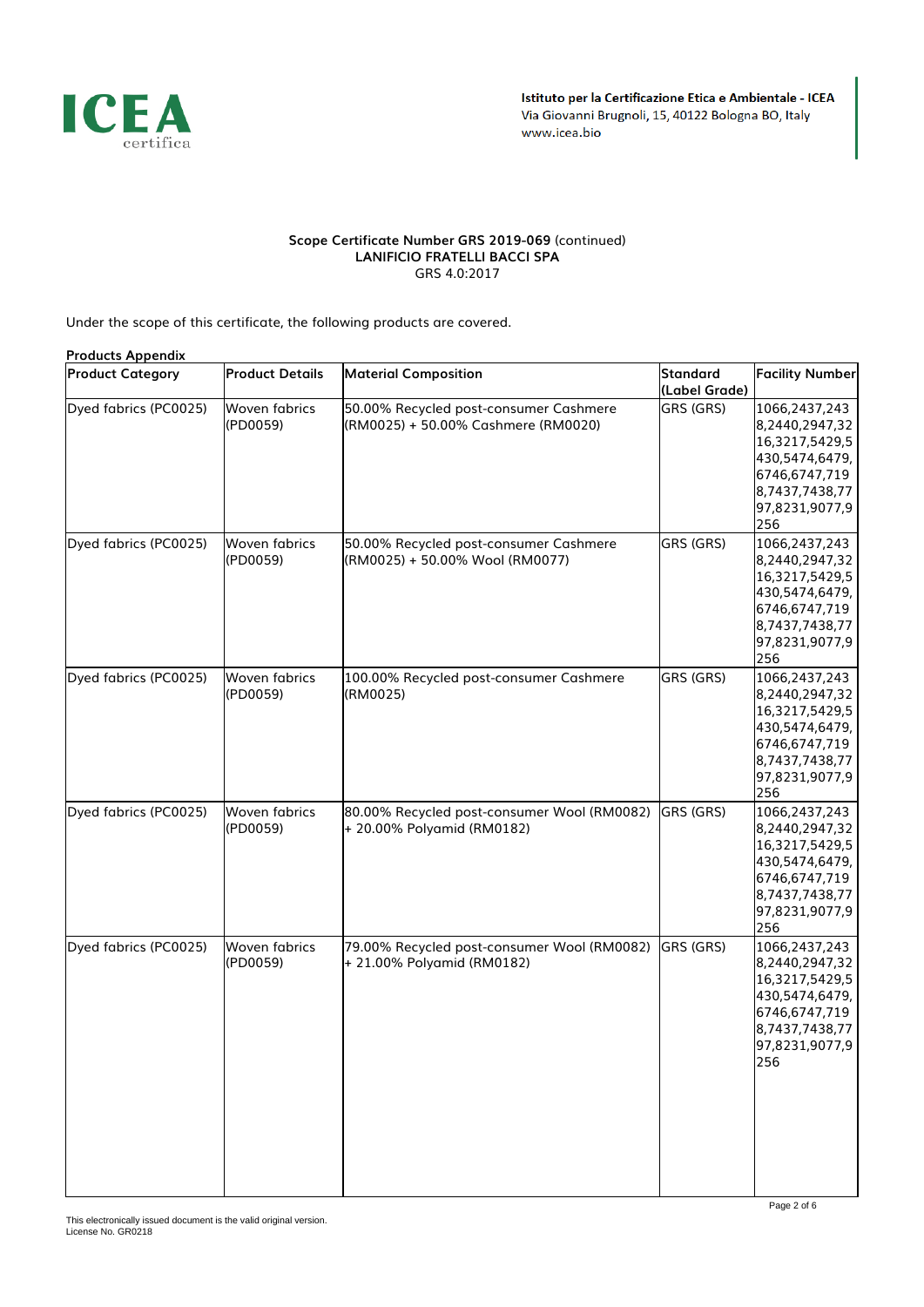

| Dyed fabrics (PC0025)  | <b>Woven fabrics</b><br>(PD0059) | 50.00% Recycled pre-consumer Camel (RM0018)<br>+ 50.00% Camel (RM0014)                                                               | GRS (GRS) | 1066,2437,243<br>8,2440,2947,32<br>16,3217,5429,5<br>430,5474,6479,<br>6746,6747,719<br>8,7437,7438,77<br>97,8231,9077,9<br>256 |
|------------------------|----------------------------------|--------------------------------------------------------------------------------------------------------------------------------------|-----------|---------------------------------------------------------------------------------------------------------------------------------|
| Fabrics (PC0028)       | Woven fabrics<br>(PD0059)        | 80.00% Recycled post-consumer Wool (RM0082)<br>+ 20.00% Polyamid (RM0182)                                                            | GRS (GRS) | 1066,2437,243<br>8,2440,2947,32<br>16,3217,5429,5<br>430,5474,6479,<br>6746,6747,719<br>8,7437,7438,77<br>97,8231,9077,9<br>256 |
| Fabrics (PC0028)       | Woven fabrics<br>(PD0059)        | 80.00% Recycled pre-consumer Wool (RM0081) + GRS (GRS)<br>20.00% Polyamid (RM0182)                                                   |           | 1066,2437,243<br>8,2440,2947,32<br>16,3217,5429,5<br>430,5474,6479,<br>6746,6747,719<br>8,7437,7438,77<br>97,8231,9077,9<br>256 |
| Fabrics (PC0028)       | Woven fabrics<br>(PD0059)        | 50.00% Recycled pre-consumer Wool (RM0081) + GRS (GRS)<br>20.00% Polyamid (RM0182) + 30.00% Wool<br>(RM0077)                         |           | 1066,2437,243<br>8,2440,2947,32<br>16,3217,5429,5<br>430,5474,6479,<br>6746,6747,719<br>8,7437,7438,77<br>97,8231,9077,9<br>256 |
| Fabrics (PC0028)       | Woven fabrics<br>(PD0059)        | 50.00% Recycled pre-consumer Wool (RM0081) + GRS (GRS)<br>29.00% Wool (RM0077) + 21.00% Polyamid<br>(RM0182)                         |           | 1066,2437,243<br>8,2440,2947,32<br>16,3217,5429,5<br>430,5474,6479,<br>6746,6747,719<br>8,7437,7438,77<br>97,8231,9077,9<br>256 |
| Home textiles (PC0010) | Blankets,<br>(PD0019)            | 50.00% Recycled post-consumer Cashmere<br>bedspreads, quilts (RM0025) + 50.00% Cashmere (RM0020)                                     | GRS (GRS) | 1066,2437,243<br>8,2440,2947,32<br>16,3217,5429,5<br>430,5474,6479,<br>6746,6747,719<br>8,7437,7438,77<br>97,8231,9077,9<br>256 |
| Dyed fabrics (PC0025)  | <b>Woven fabrics</b><br>(PD0059) | 32.50% Recycled post-consumer Cashmere<br>(RM0025) + 17.50% Recycled pre-consumer<br>Cashmere (RM0024) + 50.00% Cashmere<br>(RM0020) | GRS (GRS) | 1066,2437,243<br>8,2440,2947,32<br>16,3217,5429,5<br>430,5474,6479,<br>6746,6747,719<br>8,7437,7438,77<br>97,8231,9077,9<br>256 |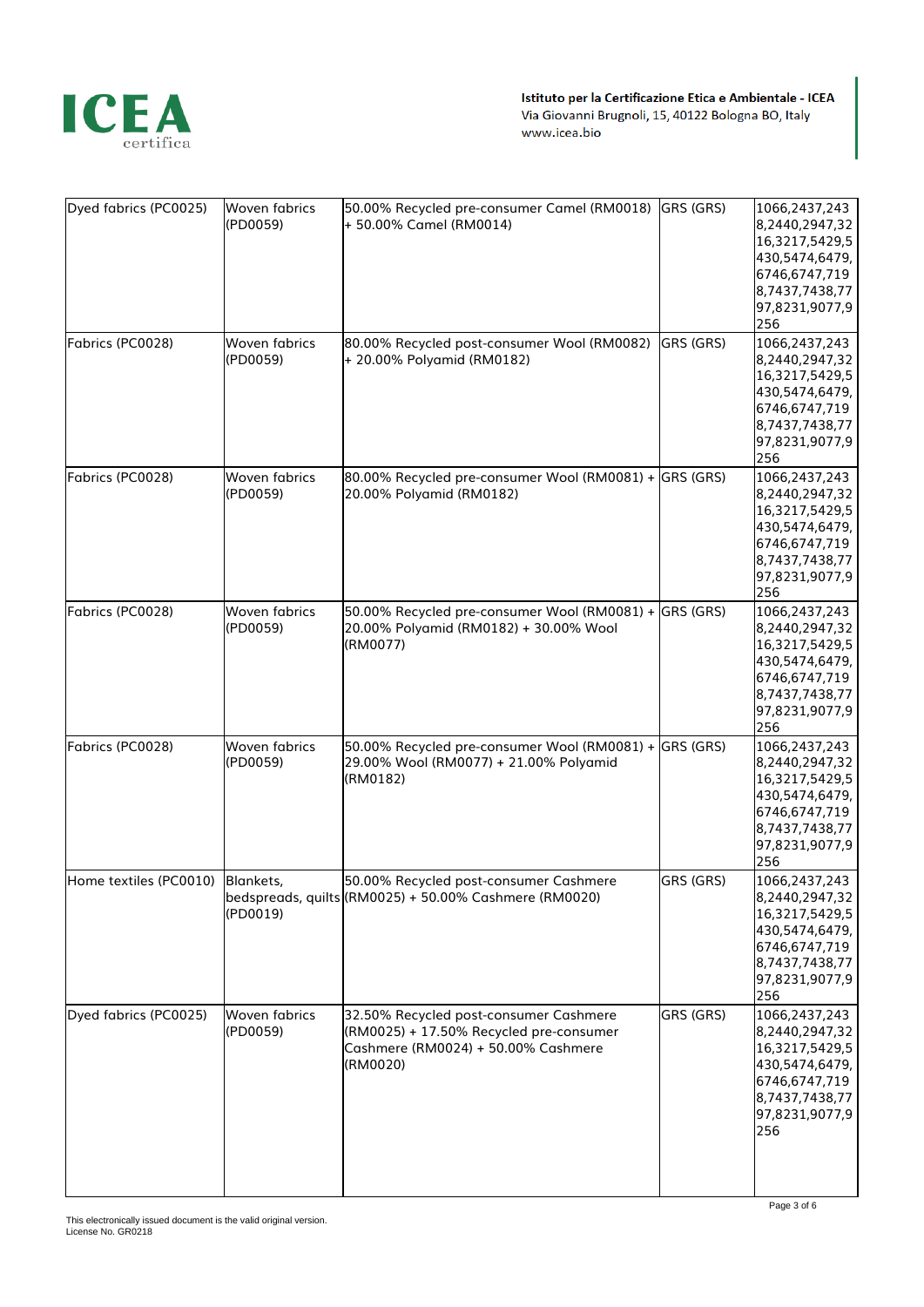

Istituto per la Certificazione Etica e Ambientale - ICEA Via Giovanni Brugnoli, 15, 40122 Bologna BO, Italy www.icea.bio

| Greige fabrics (PC0026) Woven fabrics | $I($ PD0059 $)$ | 44.00% Recycled post-consumer Cashmere<br>$[(RM0025) + 37.00\%$ Alpaca (RM0001) + 13.00%<br>Wool (RM0077) + 6.00% Silk (RM0065) |  | GRS (No label) 1066, 2437, 243<br>8,2440,2947,32<br>16.3217.5429.5<br>[430,5474,6479,]<br>6746.6747.719<br>8,7437,7438,77<br> 97,8231,9077,9 <br>l256 |
|---------------------------------------|-----------------|---------------------------------------------------------------------------------------------------------------------------------|--|-------------------------------------------------------------------------------------------------------------------------------------------------------|
|---------------------------------------|-----------------|---------------------------------------------------------------------------------------------------------------------------------|--|-------------------------------------------------------------------------------------------------------------------------------------------------------|

*Place and Date of Issue Bologna, 2021-06-10 Last updated: 2021-12-15*

l, I, Golo

*Dr.Paolo Foglia*



*Standard*

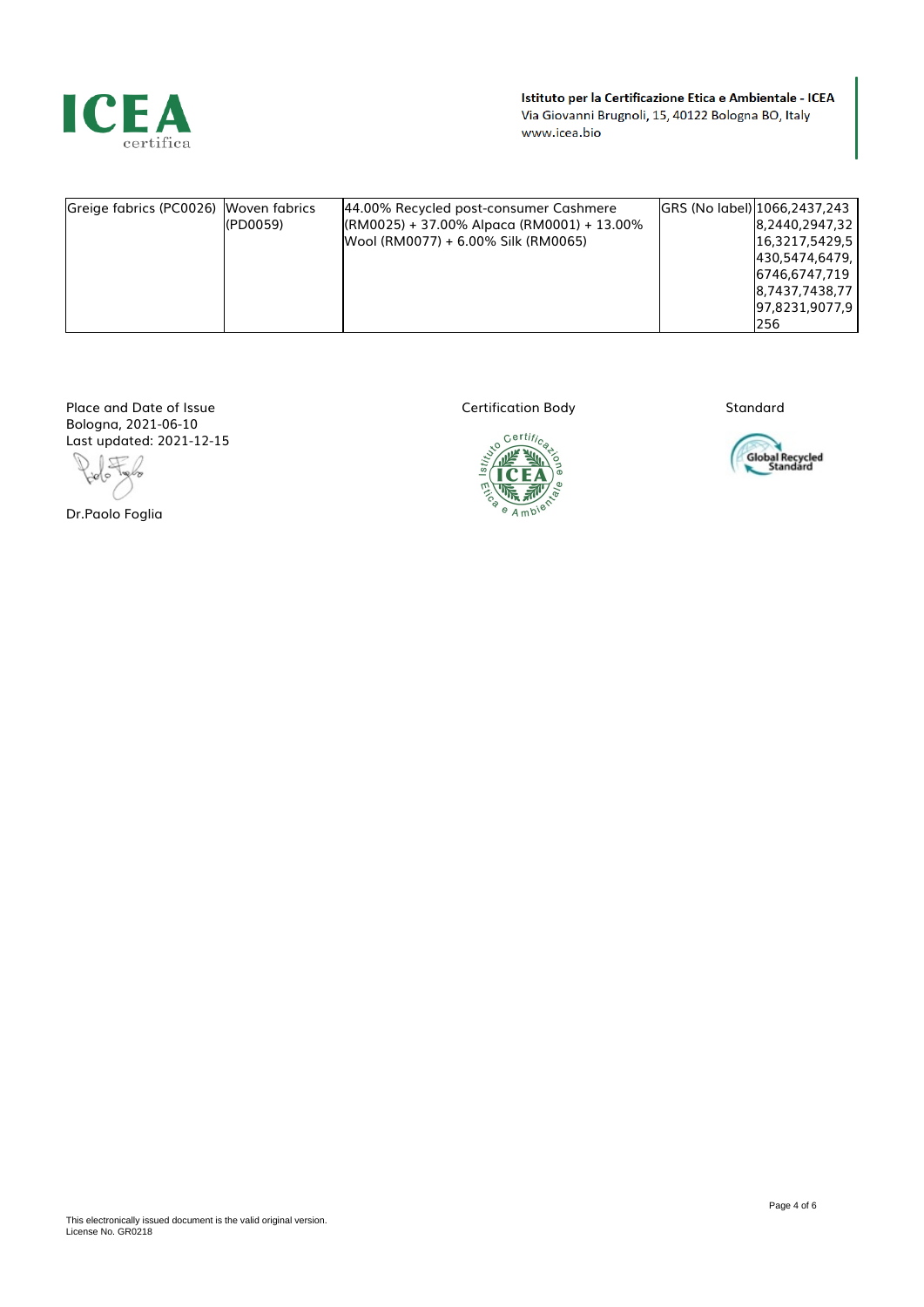

#### *Scope Certificate Number GRS 2019-069 (continued) LANIFICIO FRATELLI BACCI SPA GRS 4.0:2017*

*Under the scope of this certificate, the following facilities have been audited and found to be in conformity.*

#### *Site Appendix*

| <b>Facility Name - Number</b> | <b>Address</b>        | <b>Process Categories</b>       | <b>Standards</b> |
|-------------------------------|-----------------------|---------------------------------|------------------|
| Lanificio fratelli Bacci spa  | IVia Della Sala 144   | Finishing (PR0012), Warping     | <b>IGRS</b>      |
| (MAIN) - 1066                 | <b>IFirenze 50145</b> | $[(PROO22)$ , Weaving (PR0033), |                  |
|                               | Toscana, Italy        | Trading (PR0030)                |                  |

### *Associated Subcontractor Appendix*

*None*

### *Independently Certified Subcontractor Appendix*

| aepenae, ee.<br><b>Subcontractor</b><br>Name - Number<br>(License Number)                  | <b>Certification Body</b>                                            | <b>Expiry Date</b> | <b>Address</b>                                                            | <b>Process Categories Standards</b>    |            |
|--------------------------------------------------------------------------------------------|----------------------------------------------------------------------|--------------------|---------------------------------------------------------------------------|----------------------------------------|------------|
| Gruppo Colle S.r.l. -                                                                      | ICEA-05 - Istituto<br>lper la Certificazione<br>lEtica e Ambientale  | 2023-02-11         | Via G. Di Vittorio<br>3/5<br>Usella-cantagallo<br>50043<br>Toscana, Italy | Dyeing (PR0008)                        | <b>GRS</b> |
| Fil.g.a. S.r.l. -                                                                          | ICEA-05 - Istituto<br>per la Certificazione<br>Etica e Ambientale    | 2022-06-21         | Via Delle Querce 5<br>Campi Bisenzio<br>50013<br>Toscana, Italy           | Spinning (PR0027)                      | <b>GRS</b> |
| Rifinizione Saturno<br>lS.r.I. -                                                           | IICEA-05 - Istituto<br>lper la Certificazione<br>lEtica e Ambientale | 2022-03-27         | Via Boccaccio 20<br>Prato 50047<br>Toscana, Italy                         | Dyeing (PR0008),<br>Finishing (PR0012) | <b>GRS</b> |
| Lavatura Industriale ICEA-05 - Istituto<br>La Fonte S.p.a. -                               | per la Certificazione<br>Etica e Ambientale                          | 2022-06-21         | Via Onorio<br>Vannucchi 8<br><b>Prato 50047</b><br>Toscana, Italy         | Finishing (PR0012)                     | <b>GRS</b> |
| Roccatura Marco<br>Risi S.n.c. -                                                           | ICEA-05 - Istituto<br>per la Certificazione<br>Etica e Ambientale    | 2022-11-24         | Via Cino Da Pistoia<br>Montemurlo 59013<br>Toscana, Italy                 | Spooling (PR0022)                      | <b>GRS</b> |
| Filatura Vangi S.r.l.                                                                      | ICEA-05 - Istituto<br>per la Certificazione<br>Etica e Ambientale    | 2022-05-27         | Via San Paolo 401<br><b>Prato 50047</b><br>Toscana, Italy                 | Spinning (PR0027)                      | <b>GRS</b> |
| <b>IMBOZZIMATURA</b><br><b>STELLA ARTIGIANA</b><br><b>SRLS -</b>                           | ICEA-05 - Istituto<br>lper la Certificazione<br>Etica e Ambientale   | 2023-02-03         | Via Benvenuto<br>Cellini 57/59<br>Montemurlo 59013<br>Toscana, Italy      | Sizing (PR0021)                        | <b>GRS</b> |
| P.M.G. di PESTELLI<br><b>IPAOLO &amp; C. snc -</b>                                         | ICEA-05 - Istituto<br>lper la Certificazione<br>lEtica e Ambientale  | 2023-01-14         | Piazza Labriola 248<br>Montemurlo 59013<br>Toscana, Italy                 | Wool fraying,<br>ragging (PR0017)      | <b>GRS</b> |
| <b>CIAMPI DINO DI</b><br><b>ICIAMPI ANTONIO &amp; l</b> per la Certificazione<br>IC. SAS - | ICEA-05 - Istituto<br>Etica e Ambientale                             | 2023-02-13         | Via Maroncelli 23<br><b>Prato 50047</b><br>Toscana, Italy                 | Spinning (PR0027)                      | <b>GRS</b> |